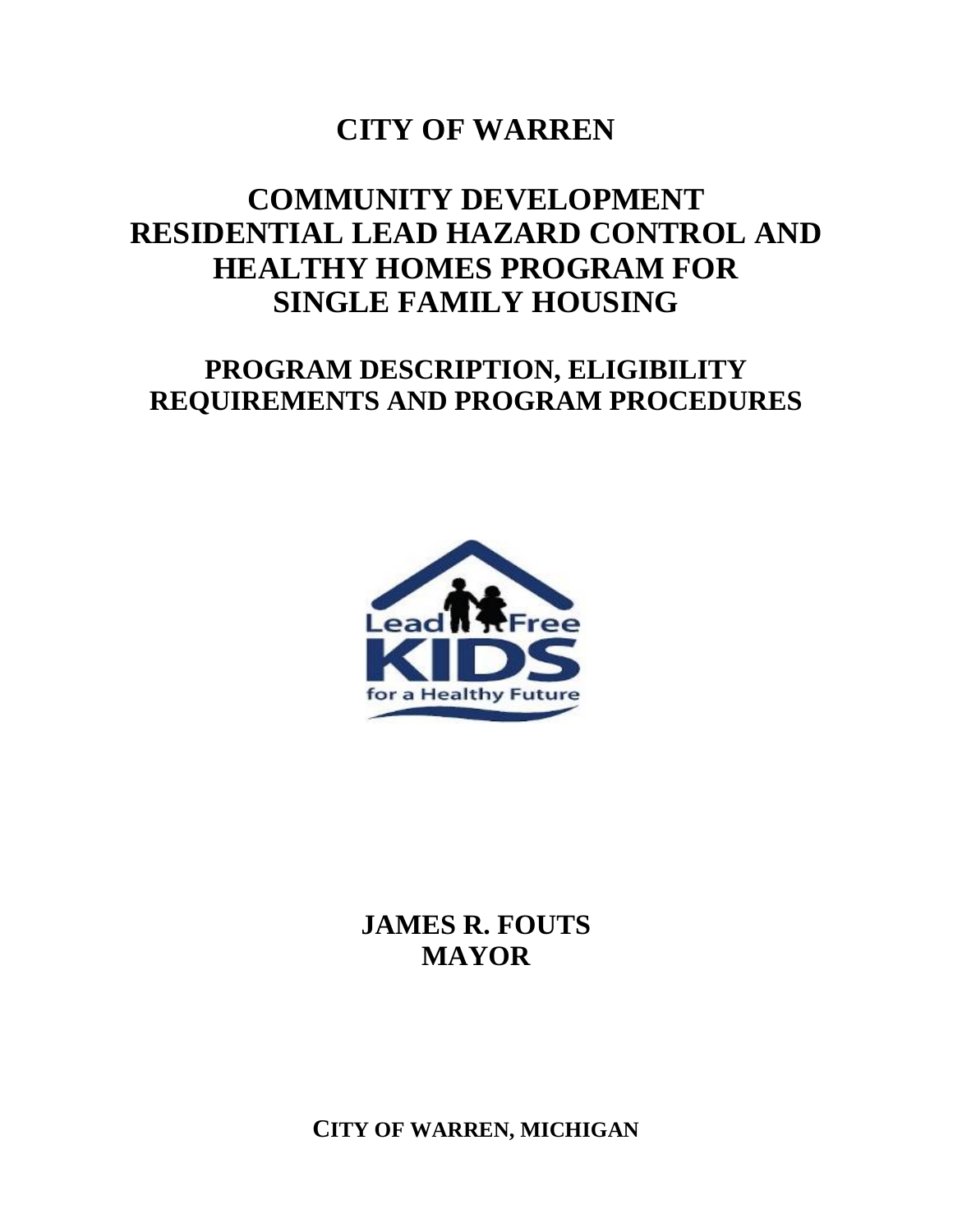

JAMES. R. FOUTS, MAYOR

# **CLERK TREASURER**

Sonja Buffa Lorie W. Barnwell

# **CITY COUNCIL**

*At Large* Patrick Green Angela Rogensues

*District 1 District 2 District 3* Ronald Papandrea Mindy Moore John Lafferty Mindy Moore

*District 4 District 5*

Gary Watts Eddie Kabacinski

## **DISTRICT JUDGES**

John M. Chmura Dean Ausilio Matthew P. Sabaugh Suzanne Faunce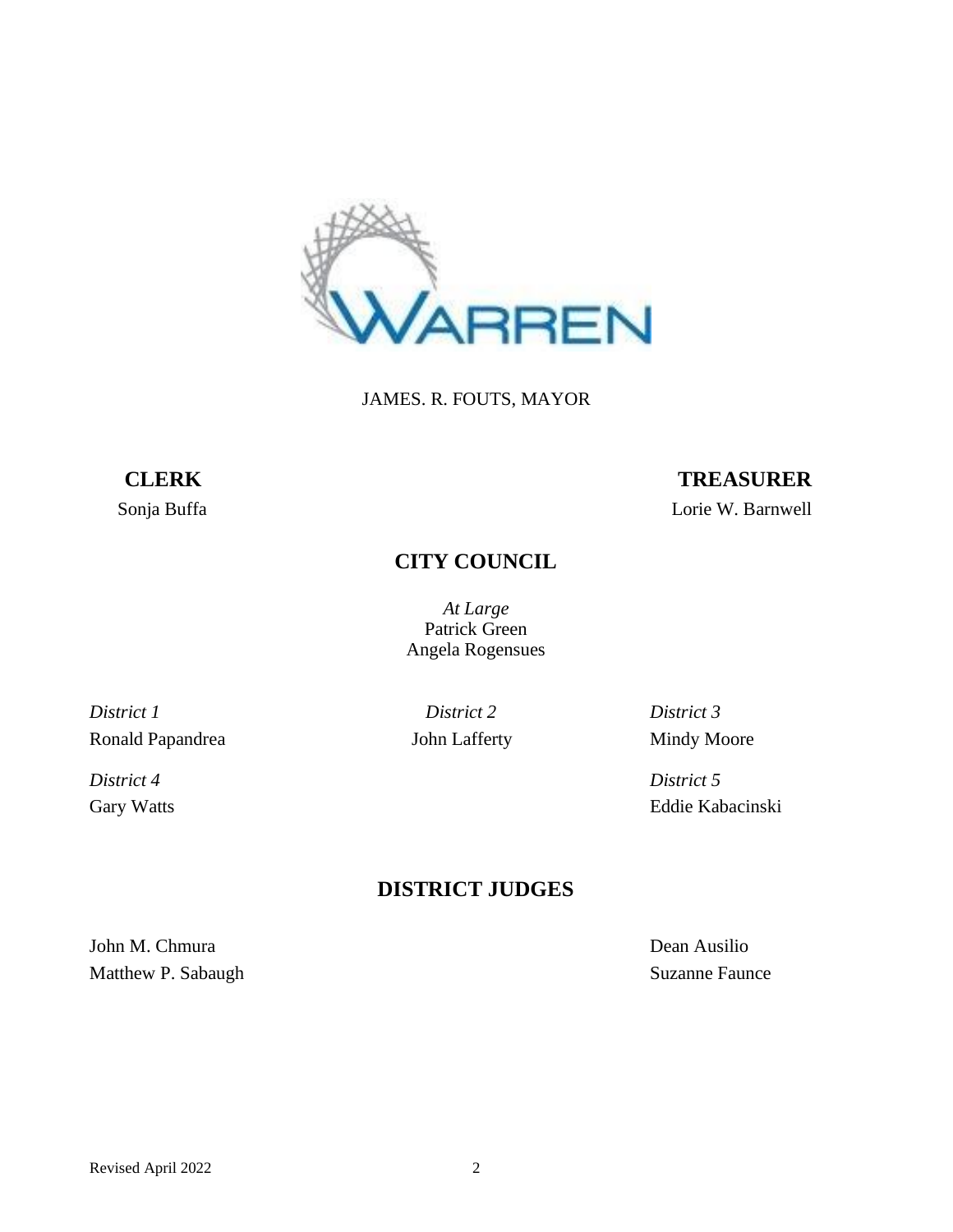## **CITY OF WARREN LEAD HAZARD CONTROL GRANT PROGRAM SINGLE FAMILY HOUSING**

#### **PROGRAM DESCRIPTION**

#### Administration

The City's Community Development Department is responsible for administering the City's Community Development Programs including Community Development Block Grant (CDBG), HOME Investment Partnership Program (HOME), Neighborhood Stabilization Program (NSP), and Lead Hazard Control Program (LHCP) Grant. The Community Development Block Grant Technical Committee was established by the Mayor and City Council to assist with the operation of the lead hazard control grant program. The Committee reviews and approves or disapproves all grant applications and resolves disputes arising from program activities. The Committee also provides advice and oversight regarding all approved LHCP activities, assists with the development of internal operating procedures, and recommends policy and funding priorities to the Mayor and City Council. This Committee shall hereafter be referred to as the Community Development Committee and may also be referred to in this Program Document as the "Committee". The Committee consists of representatives assigned by the Mayor from various City Departments with backgrounds in planning, finance, architecture, building contracting or allied fields, as well as a City Council ex-officio member appointed by the City Council.

#### General Purpose

The City of Warren Lead Hazard Control Program makes grants available to eligible "low" and "moderate" income households occupied by children under six years or pregnant women. These grant funds may only be used to pay for eligible lead hazard remediation work completed at eligible homes. Grants will only be approved if the work that is necessary to make the home lead safe and in compliance with the City's Property Maintenance Code and the 1992 Residential Lead-Based Paint Hazard Reduction Act and the implementing regulations of the Environmental Protection Agency (EPA), Occupational Safety and Health Administration (OSHA) and the Department of Housing and Urban Development (HUD) will be completed.

The maximum lead hazard control grant the City will make is \$20,000. If needed for high cost units, with special permission from HUD, the maximum grant may be increased. Additions to the approved grant amount will only be granted when structural, mechanical or electrical changes due to circumstances unforeseen at the time of the original write-up (hidden defects) are necessary to address lead-based paint hazards.

Applications for grants are processed in the order they are received. Households with a child having an elevated blood lead level above 5 mg/dl will be given priority and the application will receive priority processing.

Applicants must agree to provide the City of Warren and/or HUD with any information requested in order to verify compliance with the program requirements.

Applicants of a rental unit must have the landlord agree to contribute 10% of the cost of the work to be done.

Units eligible for the Lead Hazard Control Program are also eligible to receive a supplemental grant from Healthy Homes. The Healthy Home grant funds are used to address specific items to improve the health and safety of the home.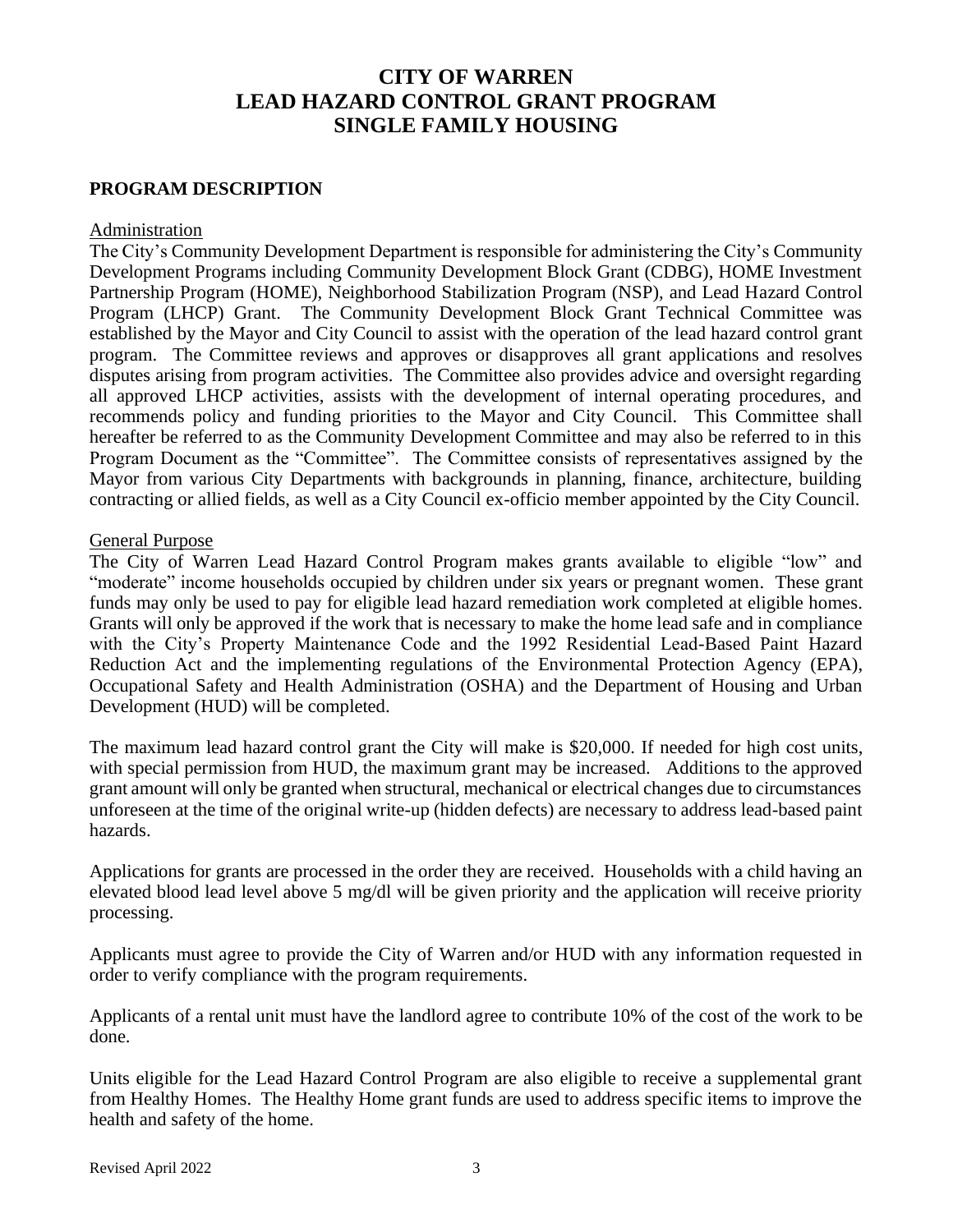Owner occupants will be informed of the City of Warren Residential Rehabilitation Loan Program and given an opportunity to apply for loan funding for up to \$30,000 to rehabilitate their homes.

#### Schedule of Low and Moderate Income Limits

The schedule of low and moderate income limits adjusted for household size for the City of Warren as published by the Department of Housing and Urban Development (HUD) for the year 2022 is presented below. The income schedule is updated periodically by HUD.

| <b>Low Income Limits</b> |                                   | <b>Moderate Income Limits</b> |                                   |
|--------------------------|-----------------------------------|-------------------------------|-----------------------------------|
| Household<br><b>Size</b> | <b>Household</b><br><b>Income</b> | Household<br><b>Size</b>      | <b>Household</b><br><b>Income</b> |
| 1                        | \$31,350                          |                               | \$50,150                          |
| $\overline{2}$           | 35,800                            | 2                             | 57,300                            |
| 3                        | 40,300                            | 3                             | 64,450                            |
| 4                        | 44,750                            | 4                             | 71,600                            |
| 5                        | 48,350                            | 5                             | 77,350                            |
| 6                        | 51,950                            | 6                             | 83,100                            |
| 7                        | 55,500                            |                               | 88,800                            |
| 8                        | 59,100                            | 8                             | 94,550                            |
|                          |                                   |                               |                                   |

#### Grant Conditions and Terms

The City will send the specifications out to bid to a list of qualified contractors pre-approved by the City. The City will approve the amount of the lowest priced, qualified bid. The borrower may ask to have additional contractors receive an invitation to bid. These contractors will only be permitted to perform the work if they meet the same licensing and insurance requirements as the pre-qualified contractors.

All grant recipients must pay the property taxes when due and keep the home insured against any loss for the duration of the construction. The grant recipient must also maintain the home in reasonable condition.

Individual change orders for additional work in excess of \$1,000 must be approved by the Committee. In addition, any change which will increase the approved lead hazard reduction grant to an amount in excess of \$20,000 will be considered a high cost unit and must be approved in advance by HUD.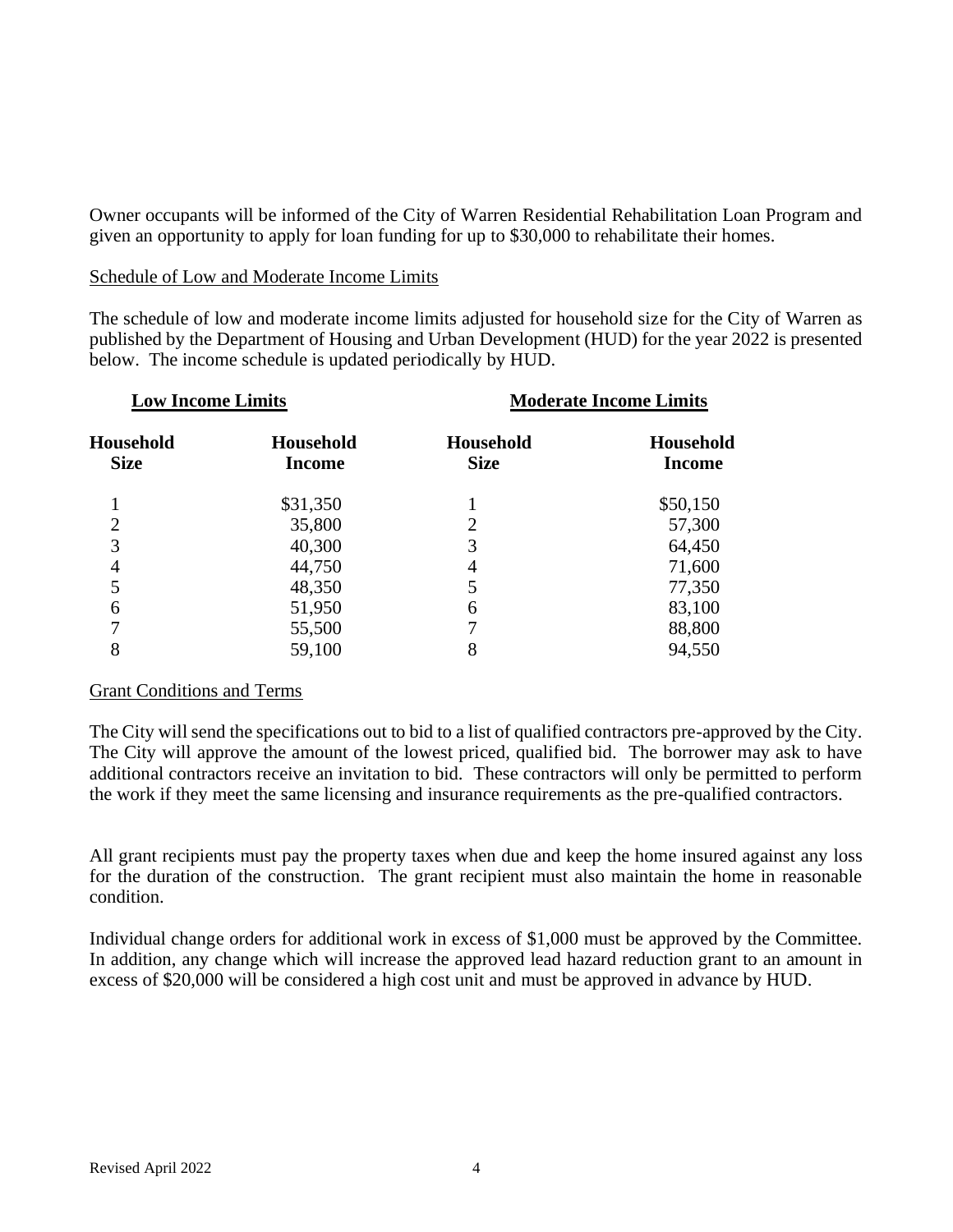Rental property grant recipients must sign a promissory note secured by a recorded deferred forgivable mortgage that bears interest at the rate of zero percent (0%) per annum with no monthly payment. The mortgage must be signed by all deed holders. The lien will be forgiven three years after the lead work is complete, provided that the landlord comply with all re-inspection arrangements and show proof that he/she attempted to give priority in renting assisted units to families with children under 6 years old during that 3-year period.

### **ELIGIBILITY REQUIREMENTS**

#### Household

The following criteria are considered in determining household eligibility:

- 1. The applicant's household must be Low or Moderate income.
	- a) A Low income household is one with an income at or below 50 percent of Median Area Income adjusted for household size (Median Area Income is determined by HUD and revised periodically). See above schedule of low and moderate income limits.
	- b) A Moderate income household is one with an income between 51 and 80 percent of Median Area Income adjusted for household size. See above schedule of low and moderate income limits.
	- c) Income, as defined for this lead hazard control grant program, includes the earnings of all household members, except minor children and full time students, and other income regularly received by all household members including but not limited to pensions, disability payments, social security, child support, net income from real estate, stocks, bonds, royalties, and other net business income.

Annual gross household income for this program is defined in 24 CFR 5.609(b) and (c) Part 5 as the gross amount of income all adult household members can anticipate receiving during the twelve (12) months following the effective date of determination. The wages of full time students will not be counted if they are listed on the most recent Federal income tax return as a dependent of the household and provided the student will not be listed on the deed as an owner. Verification of household income will be good for a period of six (6) months.

Sources of income that will be included when projecting the annual household income are summarized below:

- 1. Earned Income (gross i.e. prior to payroll deductions) for all household members age 18 or older including wages, salary, overtime, commissions, fees, tips, and bonuses.
- 2. Net income from the operation of a business or profession (deductions are not allowed for business expansion or amortization of capital). An allowance for depreciation of assets used in a business or profession may be deducted, based on straight line depreciation as provided in Internal Revenue Service regulations. Any withdrawal of cash or assets from the operation of a business or profession will be counted as income, except to the extent the withdrawal is reimbursement of cash or assets invested in the operation by the household.
- 3. Income from assets including interest, dividends, or other net income of any kind from real or personal property. When household assets are less than or equal to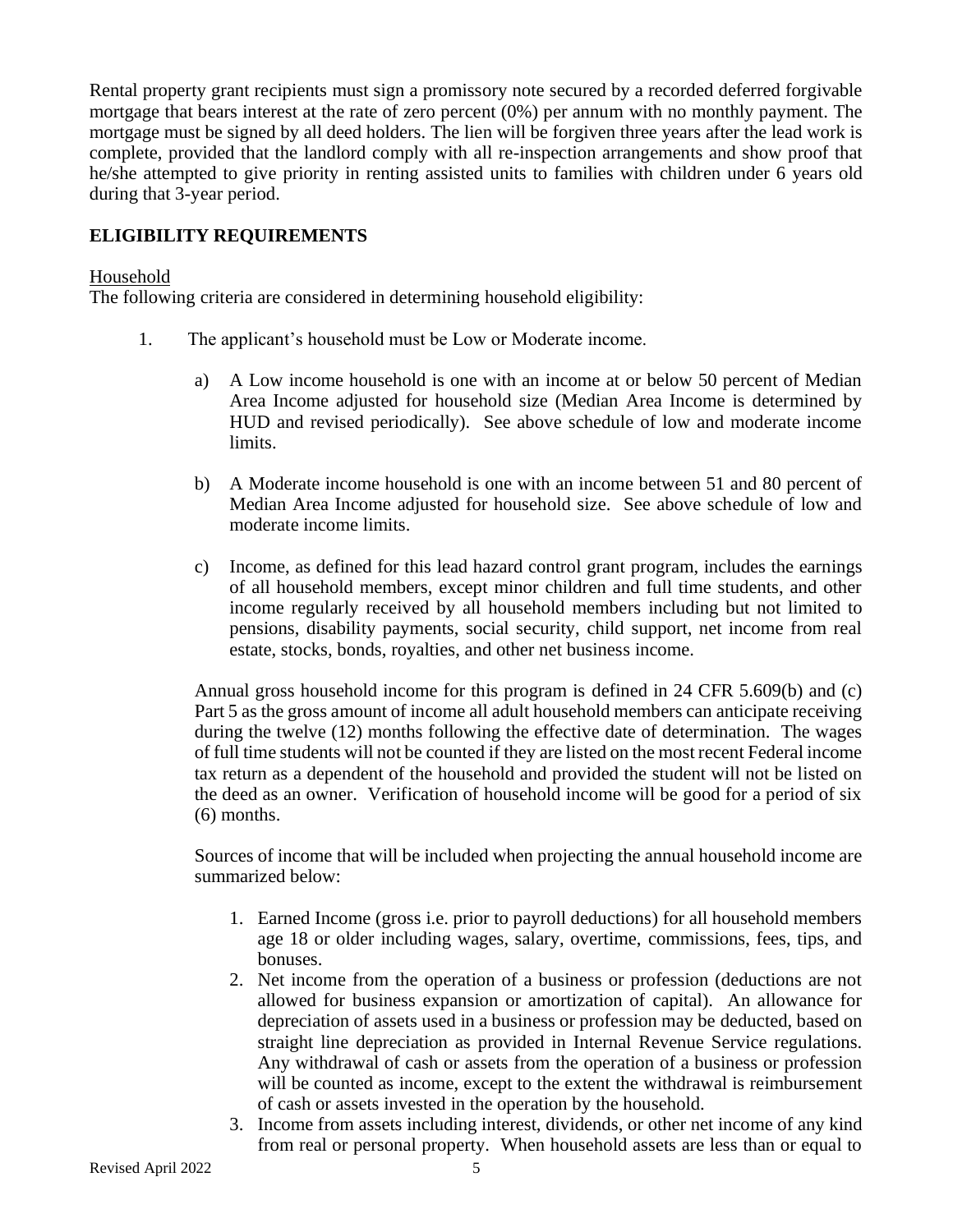\$5,000, actual income from the assets will be included as income. When household assets are more than \$5,000, the greater of the following will be counted as income:

- i. the actual income from the assets, or
- ii. a percentage value of such assets based on the current passbook savings rate, as determined by HUD.
- 4. Expenditures for amortization of capital indebtedness shall not be used as deductions in determining income. An allowance for depreciation is permitted only as authorized above. Any withdrawal of cash or assets from an investment will be included as income, except to the extent the withdrawal is reimbursement of cash or assets invested by the family.
- 5. The full amount of periodic payments from Social Security, annuities, insurance policies, retirement funds, pensions, disability benefits, and death benefits, including a lump-sum amount or prospective monthly amounts for the delayed start of a periodic amount (except for deferred periodic amounts from supplemental security income and social security benefits that are received in a lump sum amount or in prospective monthly amounts).
- 6. Payments in lieu of earnings, such as unemployment and disability compensation, worker's compensation and severance pay.
- 7. Welfare assistance payments (more fully explained at 24 CFR 5.609(a)(6)).
- 8. Periodic and determinable allowances, such as alimony and child support payments, and regular contributions or gifts received from organizations or from persons not residing in the dwelling.
- 9. Regular or special armed forces pay.
- 10. Lottery winnings in periodic payments.

Sources of income that will not be included in calculating the annual household income are as follows:

- 1. Wages of children under the age of 18.
- 2. Payments for child or adult foster care.
- 3. Lump sum additions to household assets such as inheritances, insurance payments (including payments under health and accident insurance and worker's compensation), capital gains and settlement for personal or property losses.
- 4. Reimbursement of the cost of medical expenses.
- 5. Income of a live-in aide, as defined above.
- 6. Student financial assistance paid directly to the student or to the educational institution.
- 7. Special pay to a household member serving in the Armed Forces who is exposed to hostile fire.
- 8. Amounts received under training programs funded by HUD (see 24 CFR 5.609(c)(8)).
- 9. Temporary, nonrecurring or sporadic income, including gifts.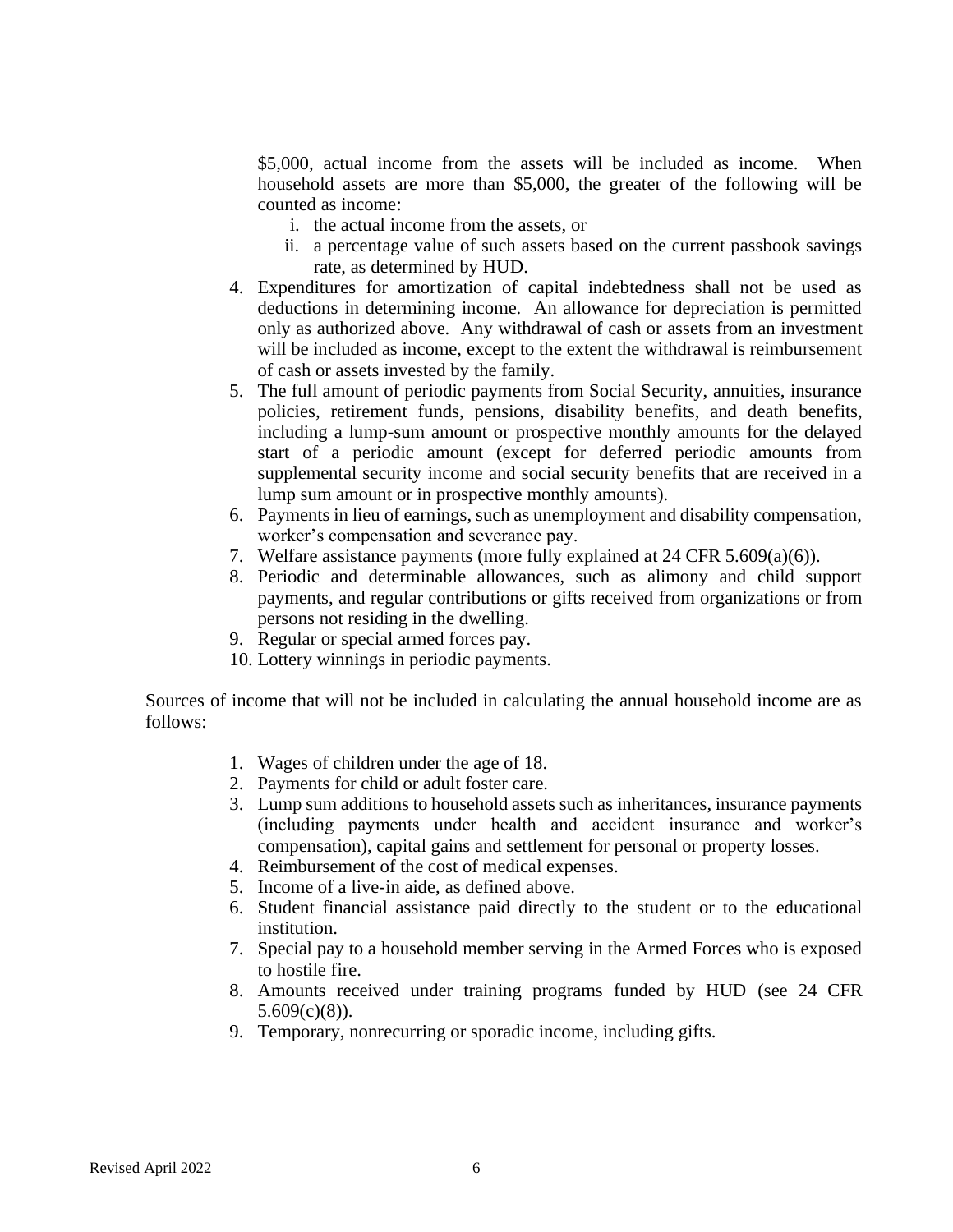- 10. Reparation payments paid by a foreign government pursuant to claims filed under the laws of that government by persons who were persecuted during the Nazi era.
- 11. Earnings in excess of \$480 for each full-time student 18 years old or older (excluding the head of household and spouse/co-head). Provided the full time students is listed on the most recent Federal income tax return as a dependent of the household and provided the student will not be listed on the deed as an owner
- 12. Adoption assistance payments in excess of \$480 per adopted child.
- 13. Deferred periodic amounts from supplemental security income and social security benefits that are received in a lump sum amount or in prospective monthly amounts.
- 14. State property tax refunds or rebates.
- 15. Amounts paid by a State agency to a family with a member who has a developmental disability and is living at home to offset the cost of services and equipment needed to keep the developmentally disabled family member at home.

At a minimum, the following information will be used to verify income; however, the City may require additional information in order to document that the household meets the income requirements for this program:

- $\triangleleft$  Paycheck stubs for the sixty (60) day period prior to application must be provided for all household members 18 years or older earning wages or salaries.
- $\div$  The previous year's completed federal and state tax returns (including W-2 forms, Michigan Homestead Property Tax Credit forms, if applicable, and all other schedules) must be provided for all household members.
- ❖ All sources of periodic income must be verified in writing.
- 2. A child under the age of six with or without and EBL at or above 5mg/dl must reside in the household. A certified statement will be required to document the age of the children. This statement may be provided by the Macomb County Health Department or by a copy of the child's birth certificate. Homes occupied by pregnant women are eligible, however the unborn child is not counted towards household size in income determination.
- 3. Vacant rental units may be assisted provided the landlord agrees in writing to give priority to families with children under six for not less than three years following the completion of work. Renter Occupied Units without Children may be assisted when income-eligible rental units, where children under six are not currently in residence, provided that the landlord gives priority in renting units assisted, for not less than three years from the date of the completion of lead hazard abatement activities, to families with a child under the age of six years.
- 4. The applicant must own the home to be rehabilitated. Exemptions to the qualification as homeowner for homeowner rehab program can be found at 92.254 but include the following:
	- o Inherited property with multiple owners.
	- o Life Estate
	- o Living Trust
	- o Beneficiary Deed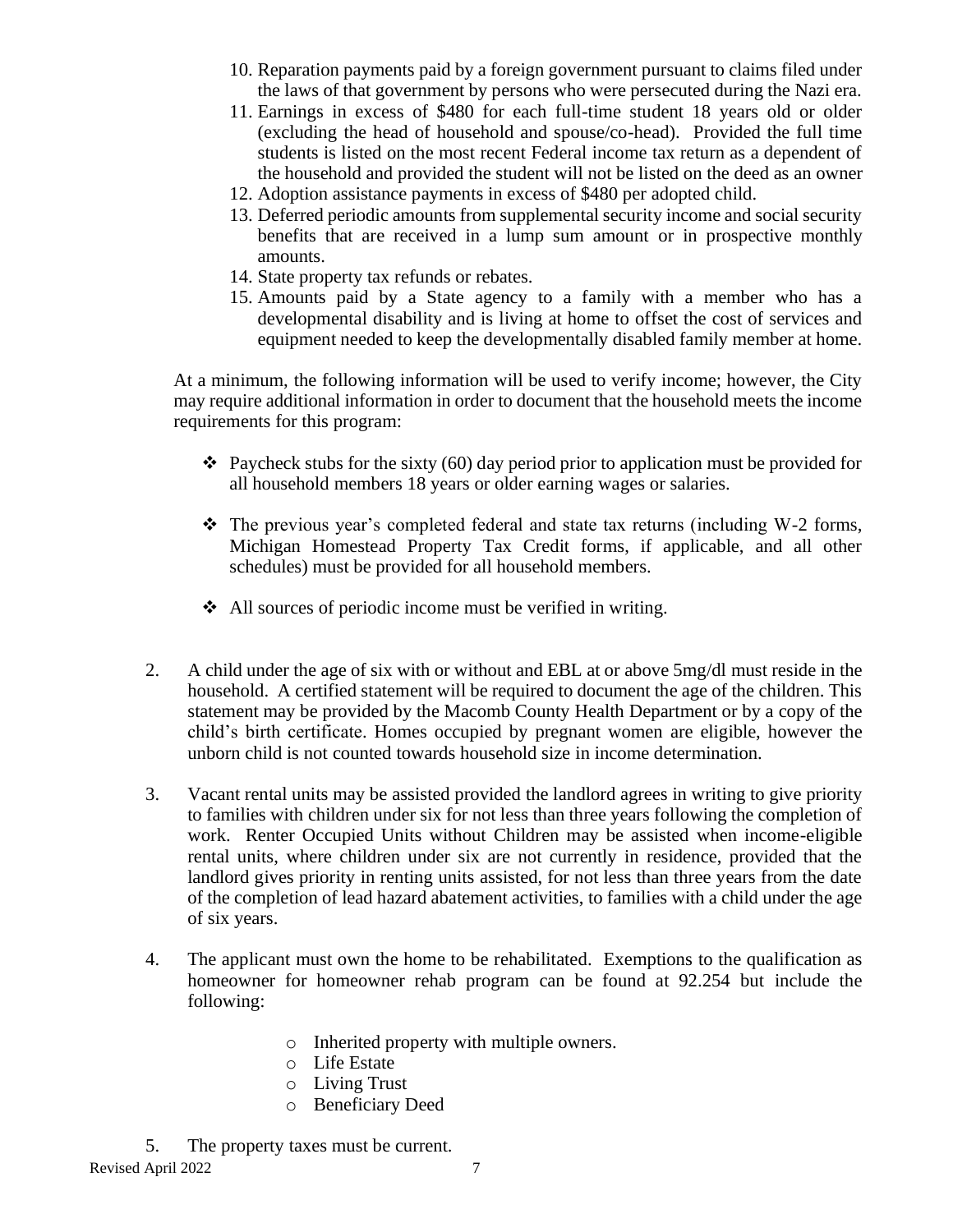- 6. The program is open to U.S. Citizens, U.S. Nationals, and Qualified "Permanent Resident" Aliens as defined under USCA 1641. In order to verify compliance with this requirement, the City will require at least one of the following from all heads of household and individuals who are on title to the property:
	- a) Birth certificate
	- b) Social security card
	- c) Naturalization papers
- 7. The following environmental criteria must be met:
	- a) The property must be zoned R-1-A, R-1-B, R-1-C or R-1-P.
	- b) The City's short term plans for the area, as determined by the Planning Director, must call for continued residential use of the property on which the home is located.
	- c) Clearance from the State Historic Preservation Officer must be obtained if the home is 50 years or older.
	- e) Clearance from the appropriate local agency must be obtained if the home is located in the Village Historic District.
	- f) The home may not be located in a 100 year flood plain as identified on the Federal Flood Insurance Rate Maps for the City of Warren.
	- g) The home must be an acceptable distance as determined by HUD from any thermal/explosive hazard.
	- h) The property must be used as a single-family home.
- 8. The property must be insured against loss by fire or hazard evidenced by a Standard Fee and Extended Coverage insurance policy in an amount equal to the lesser of all liens secured by the property or one hundred percent (100%) of the value of the rehabilitated property. A copy of the property insurance policy must be delivered to the City.
- 9. The property must be reasonably clean and free of clutter (as determined by the Rehabilitation Inspector) to a) allow for proper inspection of all painted surfaces to detect the presence of lead-based paint and lead-based paint hazards, b) protect the occupants and their possessions from lead-based paint dust and debris that might be generated by the lead hazard control work, c) facilitate the completion of the lead hazard control work, d) facilitate the cleaning of the home after the lead hazard control work is complete, and e) allow the clearance examination to be properly conducted.
- 10. In regards to the Michigan Medical Marijuana Act, MCL 333.26421, et. seq. Homeowners with an occupant that is a Registered Qualifying Patient (Patient/Caregiver), as defined in the Act, interested in obtaining a residential lead hazard control grant from the City must follow the requirements in the City of Warren Ordinance No. 80-737 regarding Medical Marijuana. Homeowners must **first** complete the following items before being considered for a grant: a) Submit an Administrative Safety Registration application to the Building Department and pay applicable fees, b) Complete all necessary inspections, c) Make any needed repairs or improvements to the home to safely accommodate the growth and or cultivation of marijuana (as deemed necessary by Building and or Fire Officials), and d)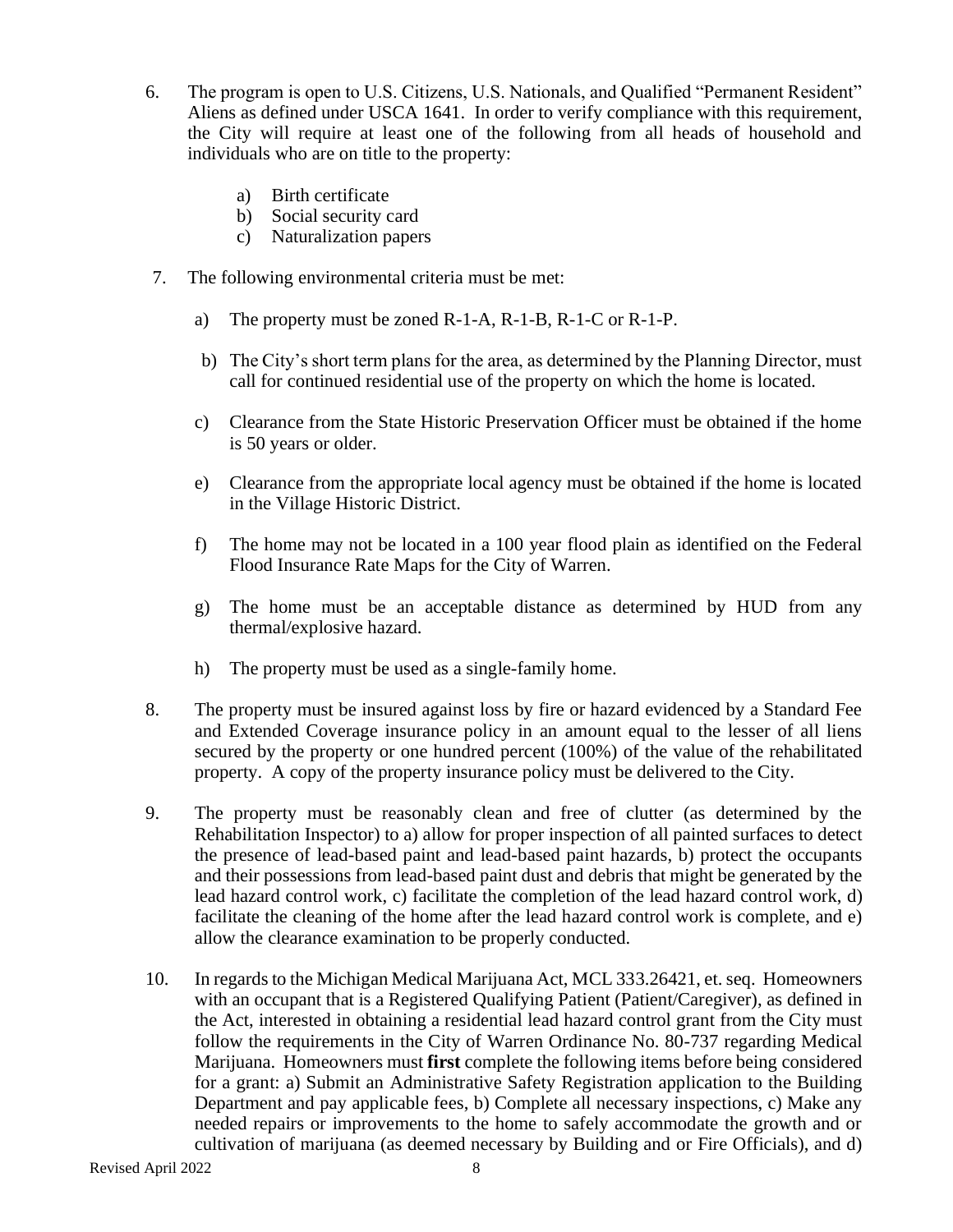Remain in compliance with ordinance requirements for the duration of the grant term. The City of Warren's Residential Rehabilitation Loan Program is made possible by funding from the US Department of Housing and Urban Development (HUD). These HUD funds cannot be used to assist in the growth or cultivation of marijuana.

#### Lead hazard control Work.

All work required to bring the property into compliance with the 1992 Residential Lead-Based Paint Hazard Reduction Act and the implementing regulations of the Environmental Protection Agency (EPA), Occupational Safety and Health Administration (OSHA) and the Department of Housing and Urban Development (HUD) and the City's Property Maintenance Code must be covered in the specifications before general improvements may be undertaken.

Ineligible activities include the following:

- 1. New construction, substantial reconstruction, or expansion of the structure
- 2. Materials, fixtures, equipment or landscaping of a type or quality which exceeds that customarily used in the locality for properties of the same general type as the property being rehabilitated.
- 3. Acquisition of land.
- 4. Payment of back taxes, water bills, special assessments, etc.
- 5. Installation of luxury items, such as swimming pools and decks.
- 6. Costs of equipment, furnishings, or other personal property which are not integral structural fixtures, such as window air conditioners and appliances. (Washer, dryer, dishwasher, etc.)
- 7. Labor costs for homeowners to rehabilitate their own property.
- 8. Finish painting.
- 8. Custom finishes including but not limited to the following: Granite countertops, ceramic tile flooring, custom or high end cabinetry/millwork, hard wood flooring or refinishing, laminate flooring, carpeting, and faucets or fixtures beyond a standard design.
- 9. Basement remodeling including but not limited to the following: Inserting egress windows, installing drop ceilings, and the addition of rooms.

#### **PROGRAM PROCEDURES**

The City's Community Development staff is responsible for processing all applications for Lead Hazard Control Grants. The processing of each application consists of the following:

- 1. Staff will review all applications and gather the information needed to document household and property eligibility.
- 2. If the household or property is found to be ineligible, staff will prepare a summary report of the applicant's ineligibility. This report will be presented to the City's Community Development Committee with a recommendation that the case be cancelled.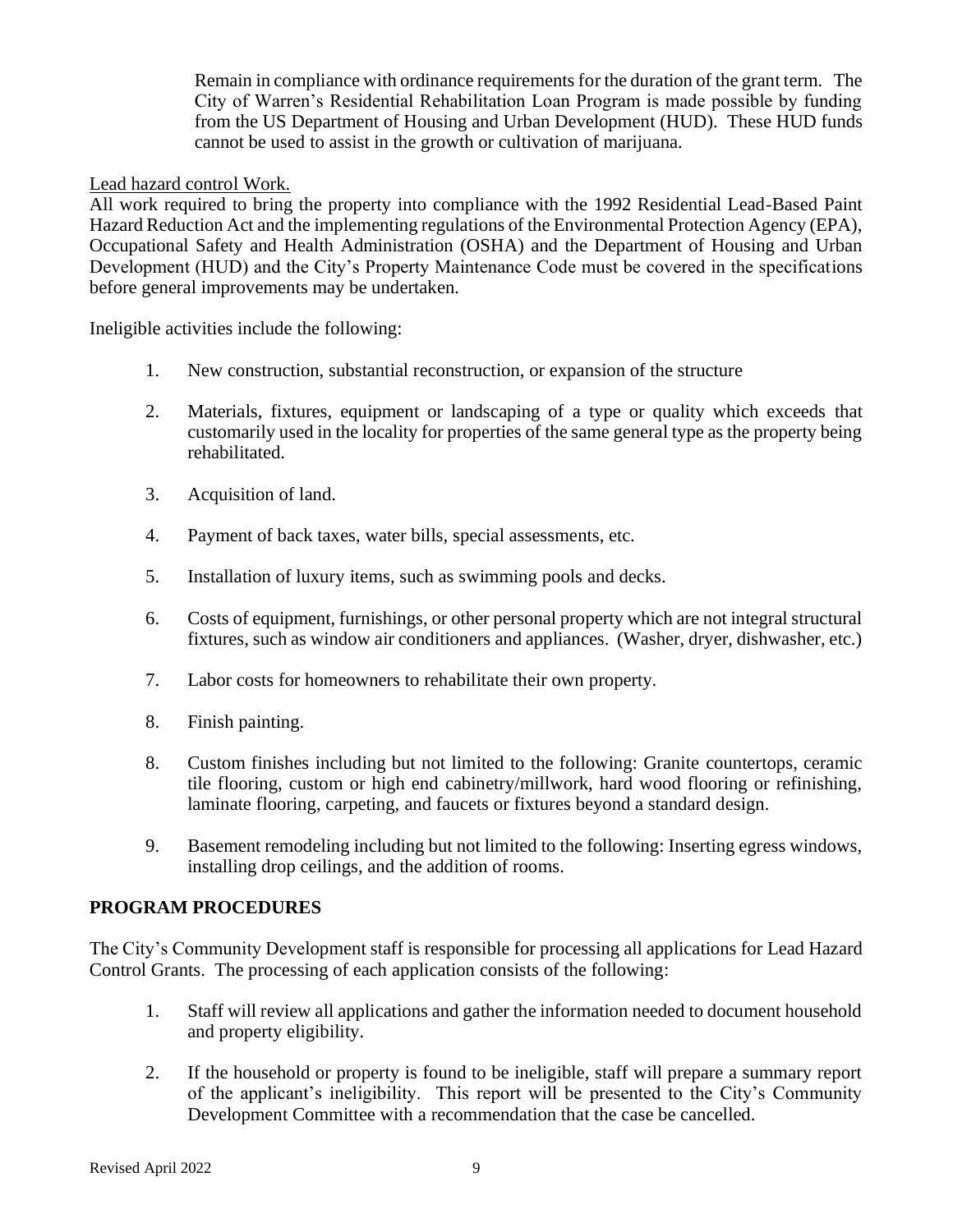- 3. If the household and property are found to be eligible, staff will order a lead-based paint evaluation to determine if any lead-based paint hazards exist or will be created by the proposed lead hazard control work. Lead-based paint that is intact and in good condition that is not on a friction or an impact surface is not a hazard. Dust and soil containing lead above federal regulatory limits established by HUD are also considered lead-based paint hazards.
- 4. Staff will assess the property to identify any needed healthy home improvements.
- 5. Staff will consult with the owner and/or tenant to explain what lead hazard work is specified and what healthy home improvements are identified.
- 6. Staff will prepare lead hazard control specifications and a cost estimate based on the inspection reports, lead-based paint evaluation report, healthy homes assessment and homeowner consultation.
- 7. Staff will obtain the owners concurrence before proceeding with bidding processing.
- 8. On behalf of the owner, staff will solicit bids from eligible contractors.
- 9. Staff will prepare a tabulation of the bids received, review the prices for cost reasonableness, and then review with the owner.
- 10. Staff will prepare a summary report of the applicant's eligibility for a grant, the lead-based paint evaluation report, the lead hazard control work proposed, the lowest priced, qualified bid, and the grant amount requested. This report will be presented to the Community Development Committee for approval. The Committee will review this report and either approve or disapprove the grant application for cause. The Committee, upon thorough review of an application, may waive procedural guidelines and eligibility requirements that do not violate any local, state or federal code, regulation, or ordinance.
- 11. At any time prior to the execution of a lead hazard control contract, the owner may request that their case be cancelled.

#### Execution of Grant and Contract Documents.

Staff will prepare and oversee the execution of the grant documents. The contract for the specified work will be between the owner and the contractor. Staff will assist with the preparation and execution of contract documents.

#### Monitoring and Approving Work.

The owner and/or tenant must allow City inspectors and the contractor reasonable access to the home. City staff will monitor progress of the lead work.

Contractors will be required to obtain building permits and final inspection approvals as required by City ordinance. In addition, the owner and staff must approve the work before grant funds will be released to the contractor.

HUD may also request permission to inspect the home after the lead hazard control is complete in order to verify that the work is in compliance with all applicable requirements.

#### Release of Grant Funds to the Contractor.

After the work is completed and approvals have been received from the Building Department, staff, owner, and/or tenant an invoice will be submitted to the Committee. The Committee will review the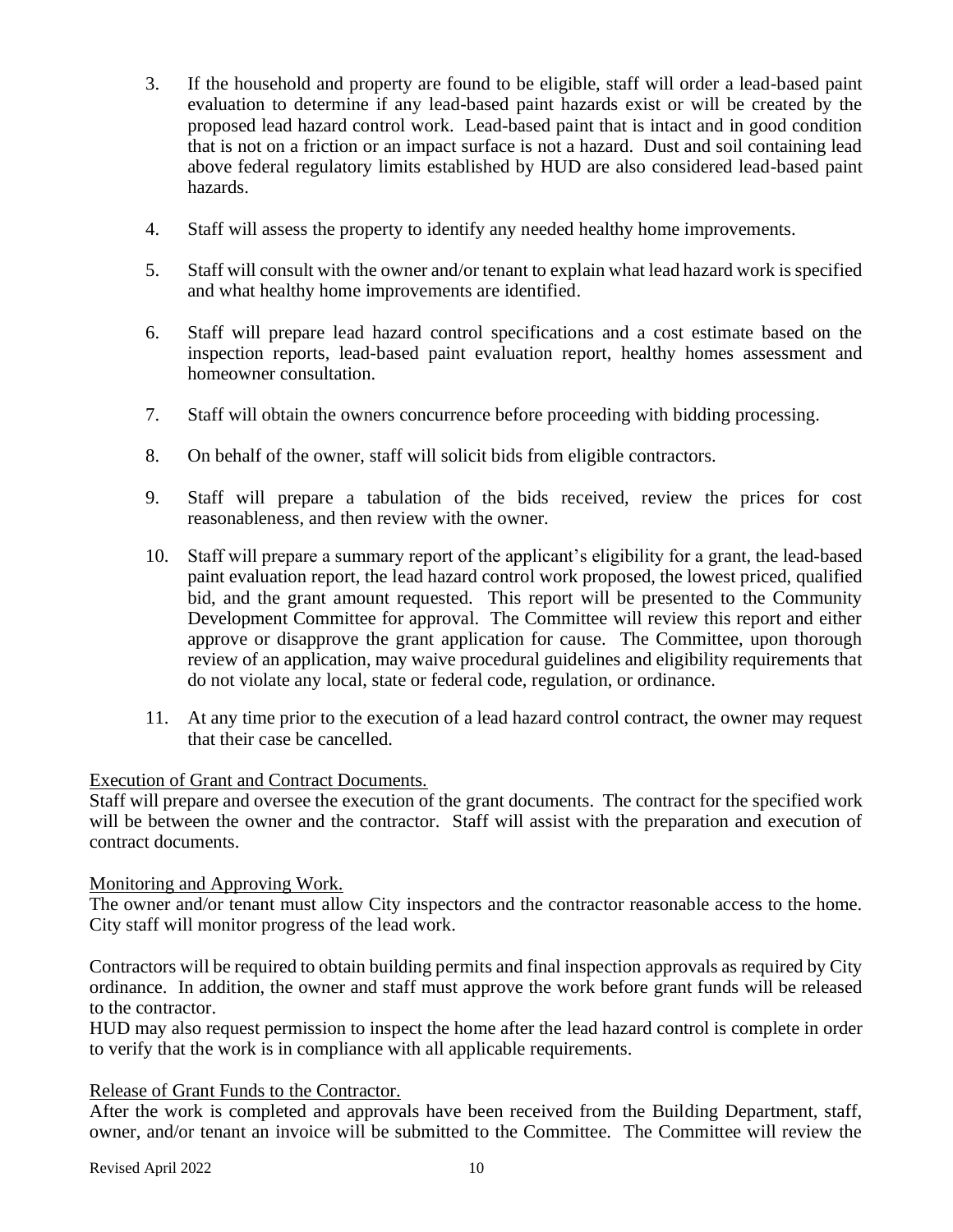invoice amount and either approve or disapprove for cause forwarding the invoice to City Council for payment.

#### Dispute Resolution.

The Committee also has the authority to hear and resolve disputes arising out of the lead hazard control activities. Staff will prepare a summary of the dispute for the Committee's review and the parties to the dispute will be invited to appear before the Committee.

#### Delinquent Loans (Rental Units Only).

It is the responsibility of the deferred loan recipient to notify the City of any hardships during the 3 year period.

### Refinancing (Rental Units Only)

Upon completion of the work on rental units, the City of Warren records a lien on the rental properties only for the deferred payment loan amount. If the owner decides to refinance, they may request that the City take a subordinate position with the lien remaining on the property. The City will consider subordinations on a case by case basis and the Committee has the authority to review and approve or disapprove all subordination requests.

#### Discharge of Lien (Rental Units Only).

Staff will process discharge of liens after three years provided the Owner (Landlord) is in compliance.

## **CONTRACTOR ELIGIBILITY AND BIDDING PROCEDURES**

The lowest qualified bid is the lowest bid submitted by a qualified bidder. At the present time, qualified bidders must meet the following criteria:

- 1. Qualified bidders must be licensed as residential builders by the State of Michigan.
- 2. Qualified bidders must also be licensed as lead abatement contractors by the State of Michigan with access to State certified lead supervisors and workers.
- 3. Qualified bidders must be certified by the EPA for Residential Repair and Paint (RRP), use certified renovators, and follow lead-safe work practices.
- 4. Qualified bidders must carry general liability, automobile liability and workers compensation with minimum coverage limits determined by the City's Risk Manager.
- 5. All qualified bidders must provide professional references. (Unsatisfactory references based on past performance are reasons for disqualification).
- 6. All Qualified bidders must maintain active status on the System for Award Management (SAM). Active status assures that the bidder is not on the HUD debarred contractor list.
- 7. Contractor must complete Section 3 paperwork as applicable.

The City maintains a list of qualified bidders. New contractors may apply at any time.

A minimum of three (3) contractors will be asked to bid on each complete lead hazard control job. These contractors may be selected randomly from the City's list of qualified bidders or they may be contractors of the applicant's choosing that meet the City's criteria defining qualified bidders.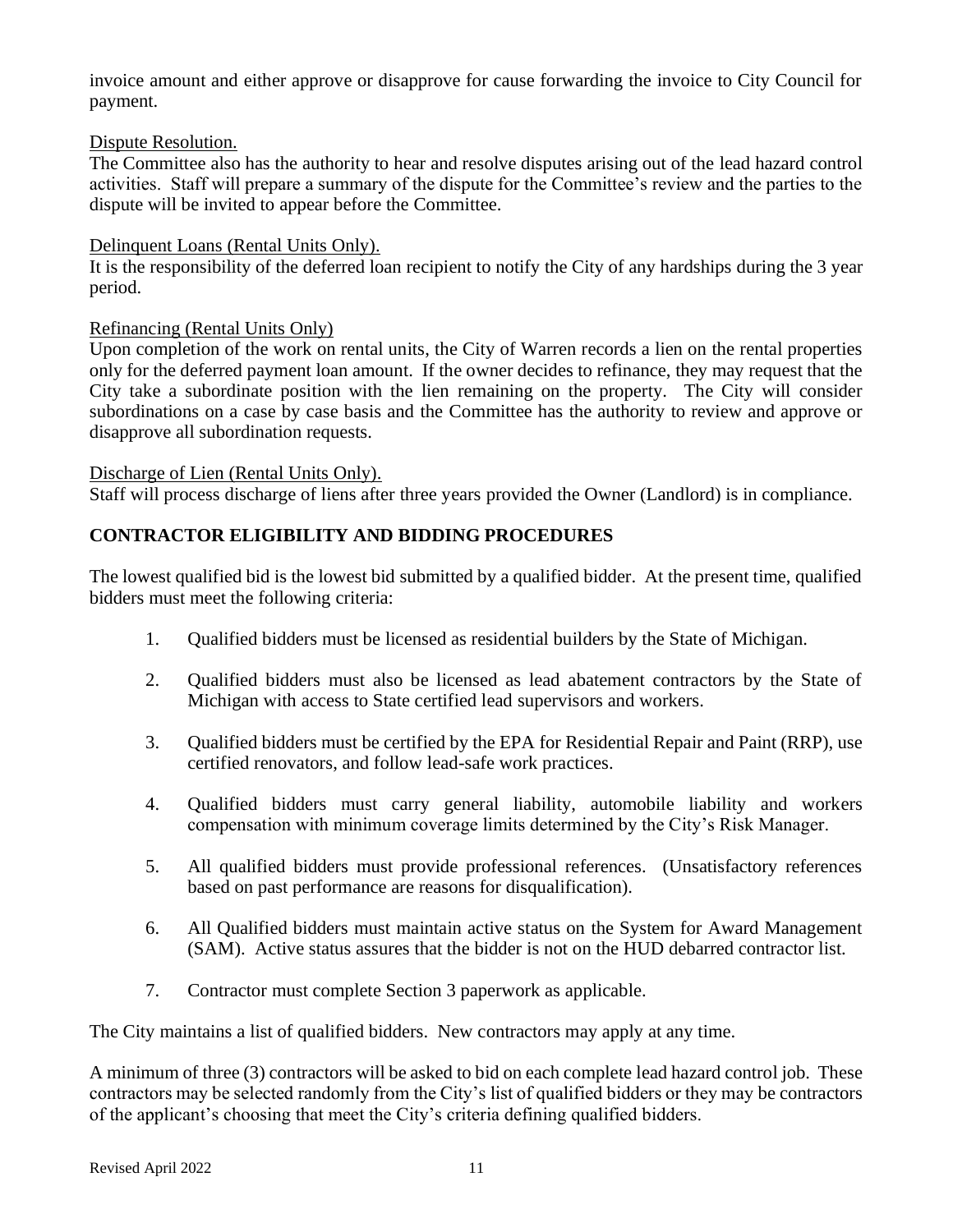### **COMPLIANCE WITH RESIDENTIAL LEAD BASED PAINT HAZARD REDUCTION REGULATIONS**

If the home to be rehabilitated was constructed in 1978 or later, no lead hazard control work will be done. All homes constructed before 1978 must have a paint inspection and risk assessment (of the entire house including the exterior) to identify the presence of lead-based paint and lead-based paint hazards or all painted surfaces in the home may be assumed to contain lead.

The following definitions are used by the City to ensure compliance with the Lead-Based Paint Hazard Reduction Regulations:

Lead-based paint hazard: any condition that causes exposure to lead from lead-dust hazards, soil-lead hazards, or lead-based paint that is deteriorated or present on chewable surfaces, friction surfaces, or impact surfaces, and that would result in adverse human health hazards. Lead-based paint hazards may also include surfaces with lead-based paint in good condition that will be disturbed by other rehabilitation work (ex. replacement of kitchen cabinets disturbing lead-based paint on the soffit).

**Risk assessment:** an on-site investigation to determine the existence, nature, severity, and location of lead-based paint hazards; and the provision of a report by the individual or firm conducting the risk assessment explaining the results of the investigation and options for reducing lead-based paint hazards.

If a risk assessment is conducted and no lead-based paint hazards are found, there are no special requirements related to lead-based paint hazard reduction which apply to the work.

If lead-based paint hazards are found or assumed to be present, the hazards must be addressed as part of the lead hazard control work. The work must be completed following "safe work practices".

A State certified lead abatement contractor using State certified lead workers and supervisors must complete all abatement activities, regardless of the total cost of the job.

**Interim controls**: temporary measures used to address lead-based paint hazards. They include paint stabilization.

**Paint Stabilization**: repairing any physical defect in the substrate of a painted surface that is causing paint deterioration, removing loose paint and other material from the surface to be treated, and applying a new protective coating or paint.

**Abatement**: any set of measures designed to permanently (last 20 years or more) eliminate lead-based paint hazards. Abatement includes the removal of lead-based paint and dust-lead hazards (stripping paint and repainting), the permanent enclosure or encapsulation of lead-based paint (siding), the replacement of components or fixtures painted with lead-based paint (window replacement), and the removal or permanent covering of soil-lead hazards; and all preparation, cleanup, disposal, and post abatement clearance testing activities associated with such measures.

**Safe Work Practices**: include occupant protection, special work site preparation, and specialized cleaning. Occupants are never permitted to enter a room or hallway where work is being performed if lead-based paint that will be disturbed is known or assumed to be present. The work area must be contained to prevent dust generated by the work from migrating to the rest of the house during the work, cleanup and clearance. The occupants may not reenter the area until the work site passes and repainting), the permanent enclosure or encapsulation of lead-based paint (siding), the replacement of components or fixtures painted with lead-based paint (window replacement), and the removal or permanent covering of soil-lead hazards; and all preparation, cleanup, disposal, and post abatement clearance testing activities associated with such measures.